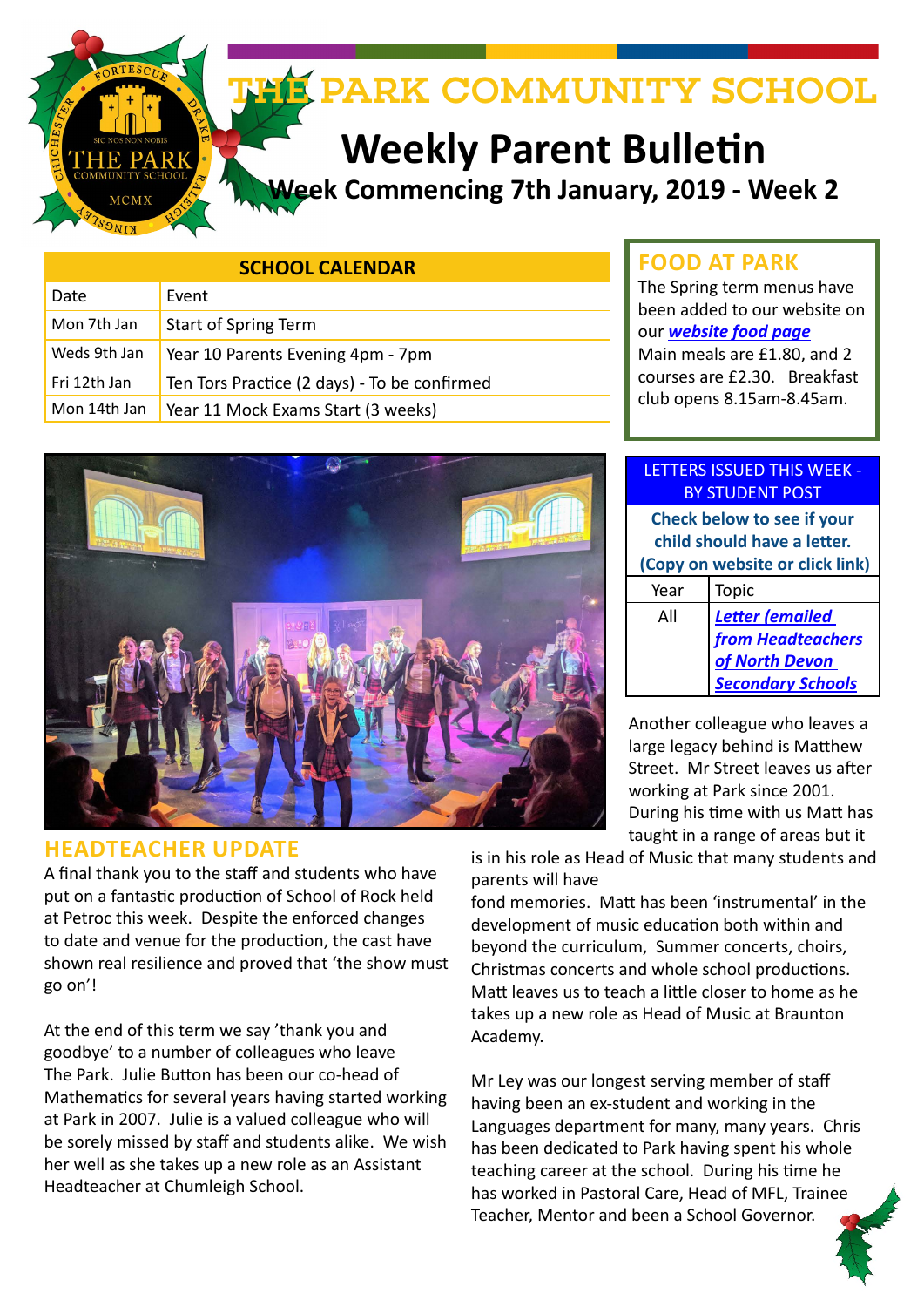Chris moved to a part time teaching role a couple years ago and has made the decision to retire at the end of the term, we wish him well.

Mrs Keates also leaves at the end of the term. Bethan started her association with Park School as a member for the learning support team before studying and qualifying as a teacher. In her time with us Bethan has helped to develop a passion for reading and literacy and been a keen advocate for author visits, Carnegie events and other activities that promote a love of literature. We wish Bethan well. As a result of some of the changes, we will be welcoming both returning and new colleagues to Park for January. Mrs Sluman returns after her maternity leave as progress leader for years 6/7 and will teach English. Can I thank Mr Hampton for the fantastic job he has undertaken in covering for Mrs Sluman. Mr Hampton returns to his substantive role as Head of Raleigh House meaning Mrs Brierley will return to her role as Deputy Head of Drake after spending the last year as Head of Raleigh. Again, a big thank you to Mrs Brierley for all she has done in this role. Our congratulations go to Mrs Preece in securing her new position as 2nd in Mathematics supporting Ms Vidler and the team.

In January we also welcome Mrs McNeill to teach Music and Mr Cheung to teach Mathematics. We are delighted that both Mrs Tossell and Mr Urwin are on the road to recovery after their period of ill health and are planning to return after the Christmas break.

A final thank you to our parents/carers and wider community for your continued support of Park School. It has been great to see so many parents at the various events, information evenings, productions, fixtures and consultation evenings.

My very best wishes for Christmas and a Happy New year to one and all.

#### *Gareth Roscoe - Headteacher*

#### **IS YOUR CHILD ELIGIBLE FOR PUPIL PREMIUM?**

If your child is eligible for free school meals, they may also be entitled to a sum of money paid to their school to boost their learning. Please view our google form below and answer three questions to find out if you are likely to qualify. Your responses will be treated in the strictest confidence.

# **BOSTON TEA PARTY ART EXHIBITION**



As part of the lead into Christmas, the Art Department are displaying a wide range of art and photography work from students of all ages. The exhibition opened on 6th December. If you have the opportunity then please take a break from your Christmas shopping and have a browse, the exhibition ends on 3rd January 2019.

## **APPRENTICESHIP INFORMATION PACK**

Information about the changes that are happening with apprenticeships will be of particular interest to Parents/Carers with students in Years 11 and 9. Year 11 are making decisions on the next steps for September 2019 and Year 9 are making Option Choices after Christmas. Please click here for the *[December Parents' Pack](https://amazingapprenticeships.com/app/uploads/2018/12/Parent-Pack-December.pdf)* with free apprenticeship information for parents.

# **NETBALL CLUB UPDATE**

Netball club starts for years 7-10 from 8th January, please see schedule below. Could all parents be aware, matches are starting from January and all students are welcome to practice but on match days it will be a chosen squad only, that will be advertised via a notice board in P.E.

8th January - Practice all welcome 15th January - Match for squad only 22nd January - Match for squad only 29th January - Practice all welcome 5th February - No Practice 12th February - Match for squad only

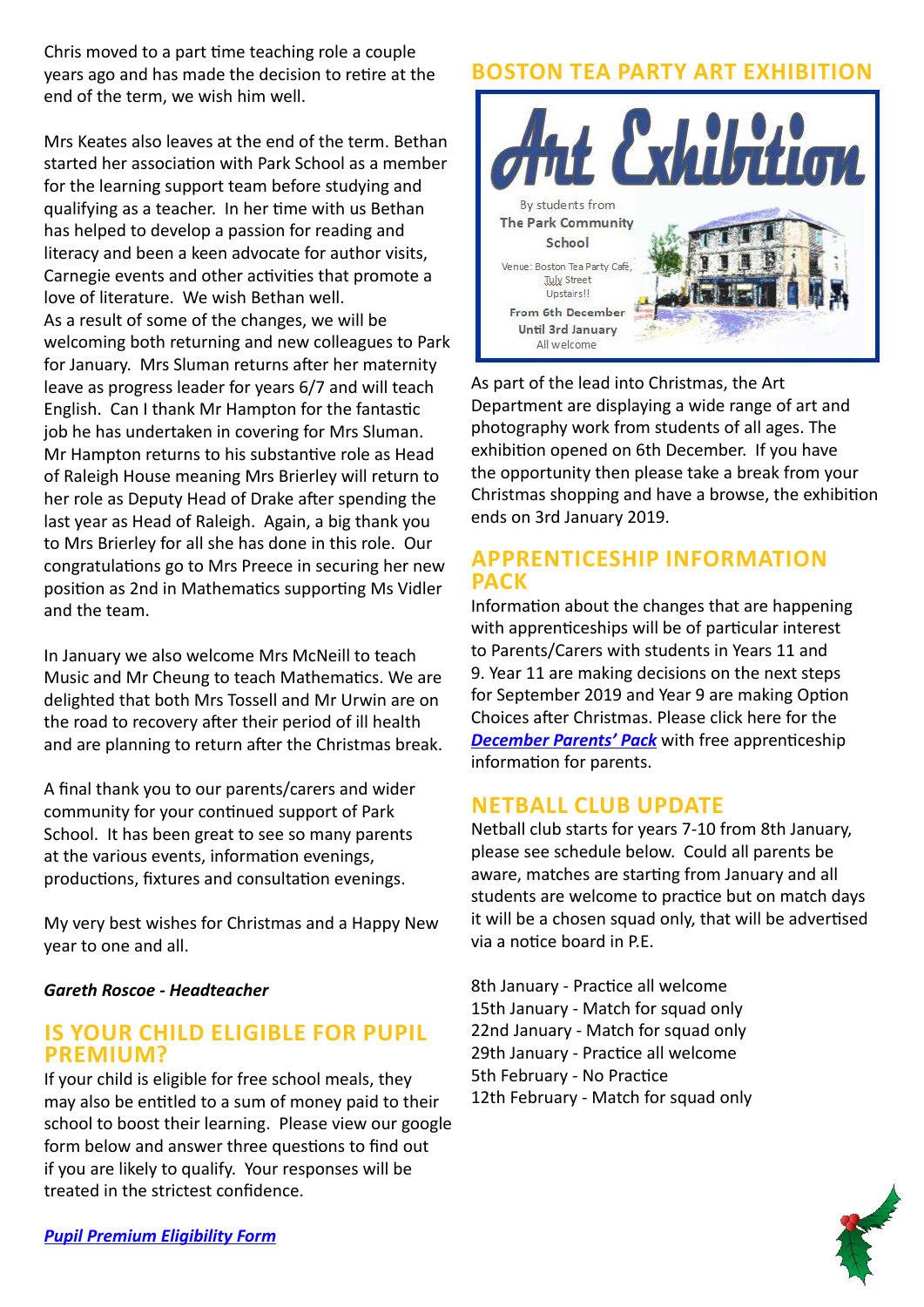# **CHARITY NEWS**

#### **EVERYTHING ELLIE**

We have received a lovely thank you letter from Mrs Justeen Easton regarding the fundraising efforts of individuals (Ellen and Hamish) and the school, supporting the Everything Ellie charity. Please take the time to read the *[kind letter linked here](http://www.theparkschool.org.uk/sites/default/files/Everything%20Ellie.pdf)*.



#### **12 DAYS OF CHRISTMAS**

Thirty-Five tutor groups took part in the 12 days of Christmas, where various food and household items were donated. We collected, in total, over 1500 items, with multipacks being counted as one item. The generosity of our staff, students and families never cease to amaze us!

The tutor group who donated the most items was 7KH who win a prize but there were also fantastic donations from 7KV, 8SG, 9SP, 10JL, 10LT who all donated over 70 items.

Thank you again for an outstanding effort from all who took part. Your donations will make a massive difference to North Devon's

Homeless over the Christmas period.

#### *Mrs O'Callaghan - Charity Coordinator*

## **YEAR 10/11 NORTH DEVON LEISURE CENTRE PE OPTION**



If your child has shown interest in the North Devon Leisure Centre as a PE option and been chosen to attend their gym, in the first half of the spring term, please check your email for a google permission form and medical form to complete by

the start of the term.

# **BARCELONA TRIP**

Could parents/carers please ensure you return the completed trip forms as soon as posssble.

## **MADRID TRIP**

There are a few spaces available, if interested students should see Mrs Harvey in January.

## **NEW YORK JULY 2020**

For those that missed the New York Information evening, please see link to the *[New York 2020](http://www.theparkschool.org.uk/sites/default/files/NewYorkMeetingPowerPoint-July2020.pdf)  [Presentation](http://www.theparkschool.org.uk/sites/default/files/NewYorkMeetingPowerPoint-July2020.pdf)*

Students who are interested in the trip can pick up a letter from Miss Vidler or a link is provided here - *[New York Letter](http://www.theparkschool.org.uk/sites/default/files/New-YorkPaymentPlanItinerary2020.pdf)*

A non-refundable deposit is required by 14th January

for £200, with the second payment of due on 14th February. Details about the instalments are explained in the letter.

## **SKI 2019**

**SCHOOL TRIPS**



All students going on the Ski Trip 2019 should return the Ski Trip forms as soon as possible. Any parent/ carer who missed the Ski Trip Information meeting, would have missed collecting several forms issued during the evening, we have sent forms to those parents directly by post.